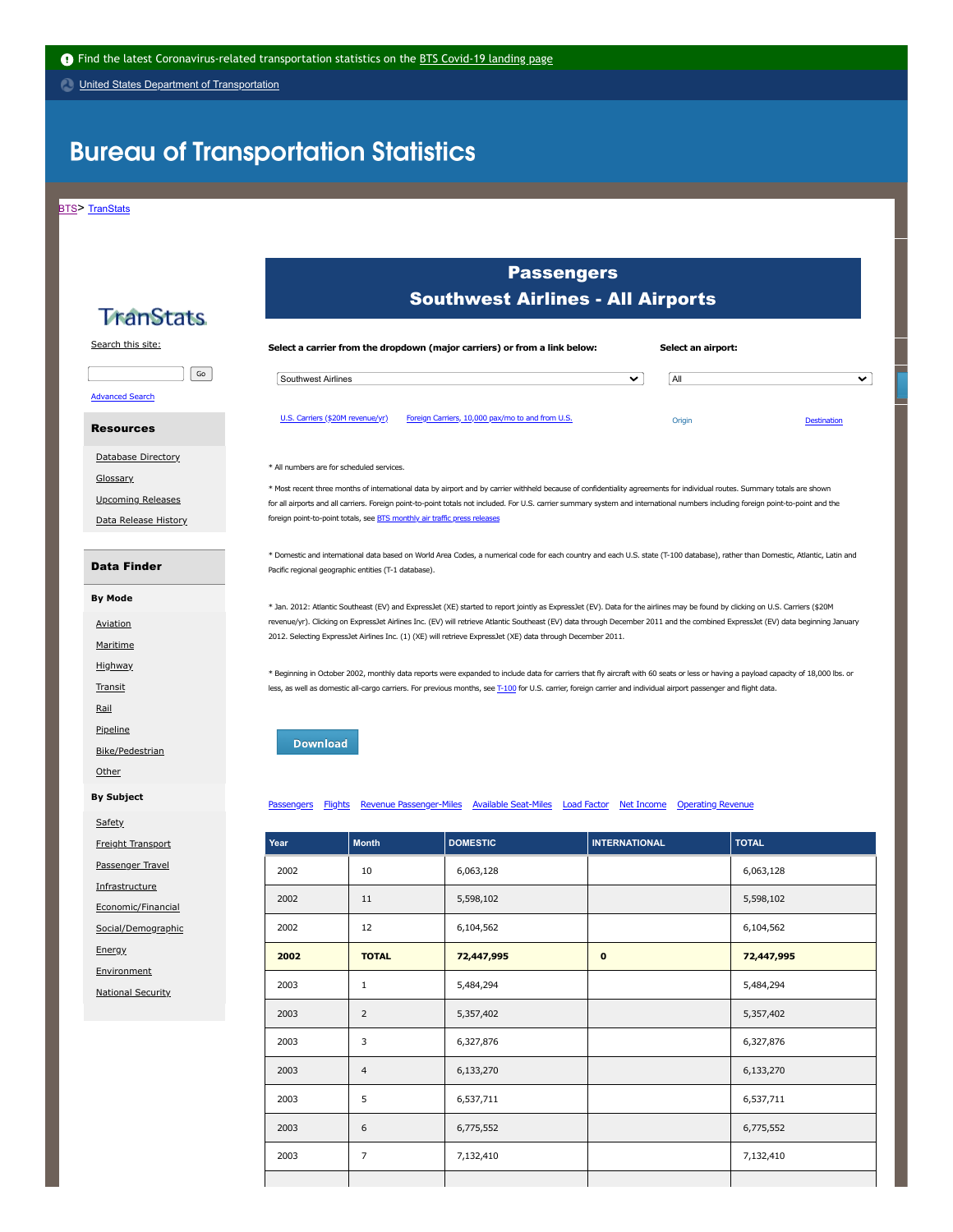| 2003 | 8                         | 6,833,522  |             | 6,833,522  |
|------|---------------------------|------------|-------------|------------|
| 2003 | 9                         | 5,742,239  |             | 5,742,239  |
| 2003 | 10                        | 6,274,120  |             | 6,274,120  |
| 2003 | 11                        | 6,006,885  |             | 6,006,885  |
| 2003 | 12                        | 6,114,059  |             | 6,114,059  |
| 2003 | <b>TOTAL</b>              | 74,719,340 | $\mathbf 0$ | 74,719,340 |
| 2004 | $\mathbf{1}$              | 5,358,000  |             | 5,358,000  |
| 2004 | $\overline{2}$            | 5,746,587  |             | 5,746,587  |
| 2004 | 3                         | 7,085,817  |             | 7,085,817  |
| 2004 | $\overline{4}$            | 7,115,636  |             | 7,115,636  |
| 2004 | 5                         | 7,139,114  |             | 7,139,114  |
| 2004 | 6                         | 7,373,298  |             | 7,373,298  |
| 2004 | $\overline{7}$            | 7,620,805  |             | 7,620,805  |
| 2004 | 8                         | 7,357,694  |             | 7,357,694  |
| 2004 | 9                         | 6,124,253  |             | 6,124,253  |
| 2004 | 10                        | 6,891,715  |             | 6,891,715  |
| 2004 | 11                        | 6,632,597  |             | 6,632,597  |
| 2004 | 12                        | 6,620,522  |             | 6,620,522  |
| 2004 | <b>TOTAL</b>              | 81,066,038 | $\pmb{0}$   | 81,066,038 |
| 2005 | $\mathbf{1}$              | 6,034,434  |             | 6,034,434  |
| 2005 | $\overline{2}$            | 6,078,587  |             | 6,078,587  |
| 2005 | 3                         | 7,667,725  |             | 7,667,725  |
| 2005 | 4                         | 7,125,282  |             | 7,125,282  |
| 2005 | 5                         | 7,774,165  |             | 7,774,165  |
| 2005 | 6                         | 7,878,213  |             | 7,878,213  |
| 2005 | $\overline{7}$            | 8,483,943  |             | 8,483,943  |
| 2005 | $\,$ 8 $\,$               | 8,125,680  |             | 8,125,680  |
| 2005 | 9                         | 6,986,126  |             | 6,986,126  |
| 2005 | 10                        | 7,563,804  |             | 7,563,804  |
| 2005 | $11\,$                    | 7,406,146  |             | 7,406,146  |
| 2005 | 12                        | 7,255,795  |             | 7,255,795  |
| 2005 | <b>TOTAL</b>              | 88,379,900 | 0           | 88,379,900 |
| 2006 | $\mathbf 1$               | 6,860,099  |             | 6,860,099  |
| 2006 | $\overline{2}$            | 6,818,257  |             | 6,818,257  |
| 2006 | $\ensuremath{\mathsf{3}}$ | 8,337,128  |             | 8,337,128  |
| 2006 | $\overline{\mathbf{4}}$   | 8,130,739  |             | 8,130,739  |
| 2006 | 5                         | 8,488,998  |             | 8,488,998  |
| 2006 | $\,$ 6 $\,$               | 8,687,121  |             | 8,687,121  |
| 2006 | $\overline{7}$            | 8,763,788  |             | 8,763,788  |
| 2006 | 8                         | 8,657,863  |             | 8,657,863  |
|      |                           |            |             |            |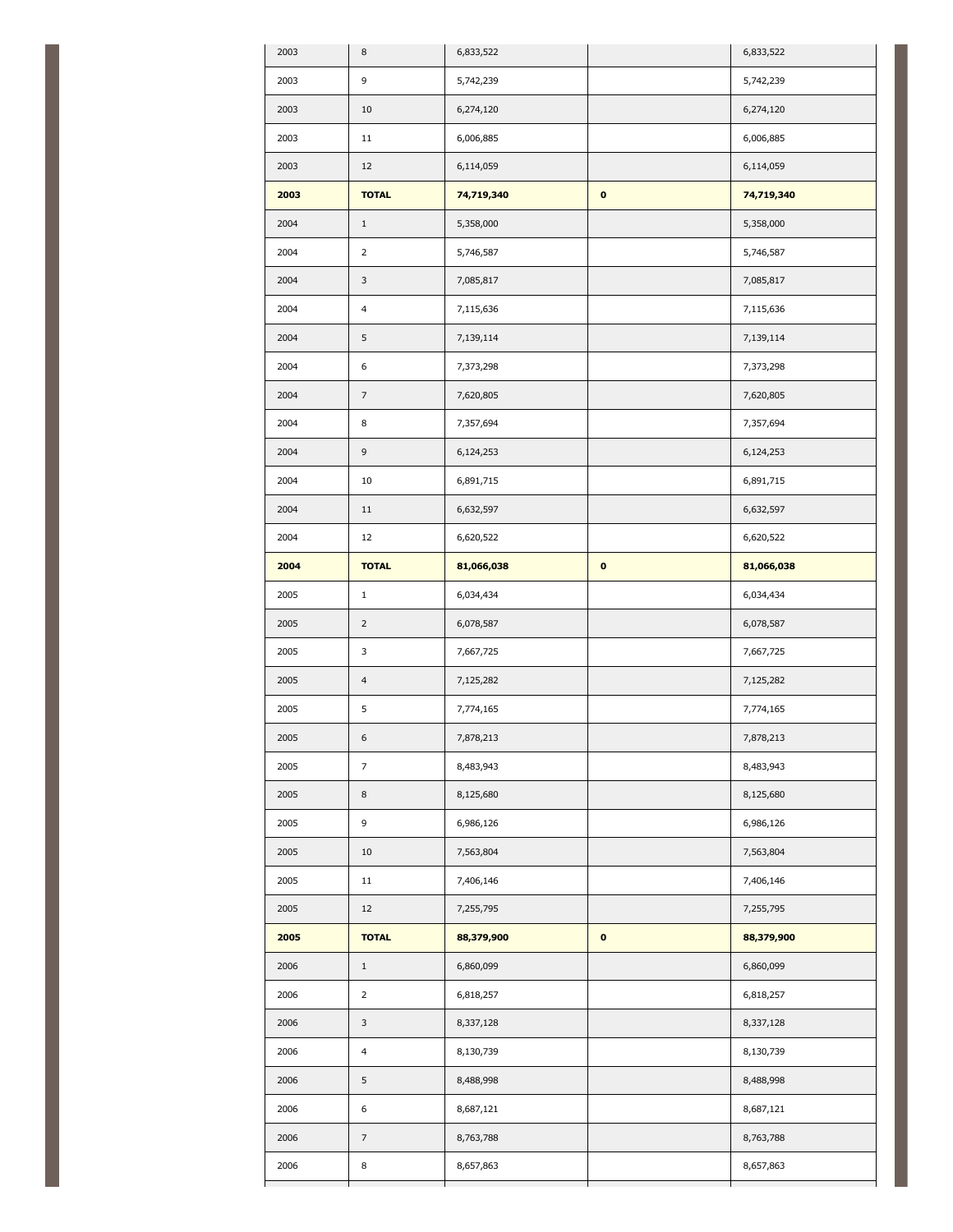| 2006 | 9                       | 7,458,995   |             | 7,458,995   |
|------|-------------------------|-------------|-------------|-------------|
| 2006 | 10                      | 8,140,077   |             | 8,140,077   |
| 2006 | 11                      | 8,064,562   |             | 8,064,562   |
| 2006 | 12                      | 7,869,280   |             | 7,869,280   |
| 2006 | <b>TOTAL</b>            | 96,276,907  | $\pmb{0}$   | 96,276,907  |
| 2007 | $\mathbf{1}$            | 7,284,949   |             | 7,284,949   |
| 2007 | $\overline{2}$          | 6,987,064   |             | 6,987,064   |
| 2007 | 3                       | 8,631,060   |             | 8,631,060   |
| 2007 | $\overline{\mathbf{4}}$ | 8,434,977   |             | 8,434,977   |
| 2007 | 5                       | 8,929,948   |             | 8,929,948   |
| 2007 | 6                       | 9,524,499   |             | 9,524,499   |
| 2007 | 7                       | 9,657,817   |             | 9,657,817   |
| 2007 | 8                       | 9,605,342   |             | 9,605,342   |
| 2007 | 9                       | 7,979,454   |             | 7,979,454   |
| 2007 | 10                      | 8,524,011   |             | 8,524,011   |
| 2007 | 11                      | 8,271,795   |             | 8,271,795   |
| 2007 | 12                      | 8,079,893   |             | 8,079,893   |
| 2007 | <b>TOTAL</b>            | 101,910,809 | $\mathbf 0$ | 101,910,809 |
| 2008 | $\mathbf{1}$            | 7,654,337   |             | 7,654,337   |
| 2008 | $\overline{2}$          | 7,744,620   |             | 7,744,620   |
| 2008 | 3                       | 9,309,658   |             | 9,309,658   |
| 2008 | 4                       | 8,794,398   |             | 8,794,398   |
| 2008 | 5                       | 9,304,834   |             | 9,304,834   |
| 2008 | 6                       | 9,451,725   |             | 9,451,725   |
| 2008 | $\overline{7}$          | 9,362,923   |             | 9,362,923   |
| 2008 | 8                       | 8,970,247   |             | 8,970,247   |
| 2008 | 9                       | 7,353,011   |             | 7,353,011   |
| 2008 | 10                      | 8,562,562   |             | 8,562,562   |
| 2008 | 11                      | 7,447,454   |             | 7,447,454   |
| 2008 | 12                      | 7,964,829   |             | 7,964,829   |
| 2008 | <b>TOTAL</b>            | 101,920,598 | $\mathbf 0$ | 101,920,598 |
| 2009 | $\mathbf 1$             | 6,993,566   |             | 6,993,566   |
| 2009 | $\overline{2}$          | 7,068,038   |             | 7,068,038   |
| 2009 | 3                       | 8,988,386   |             | 8,988,386   |
| 2009 | $\overline{4}$          | 8,814,504   |             | 8,814,504   |
| 2009 | $\sf 5$                 | 8,685,825   |             | 8,685,825   |
| 2009 | 6                       | 9,005,109   |             | 9,005,109   |
| 2009 | 7                       | 9,554,999   |             | 9,554,999   |
| 2009 | 8                       | 8,890,924   |             | 8,890,924   |
| 2009 | 9                       | 7,950,437   |             | 7,950,437   |
|      |                         |             |             |             |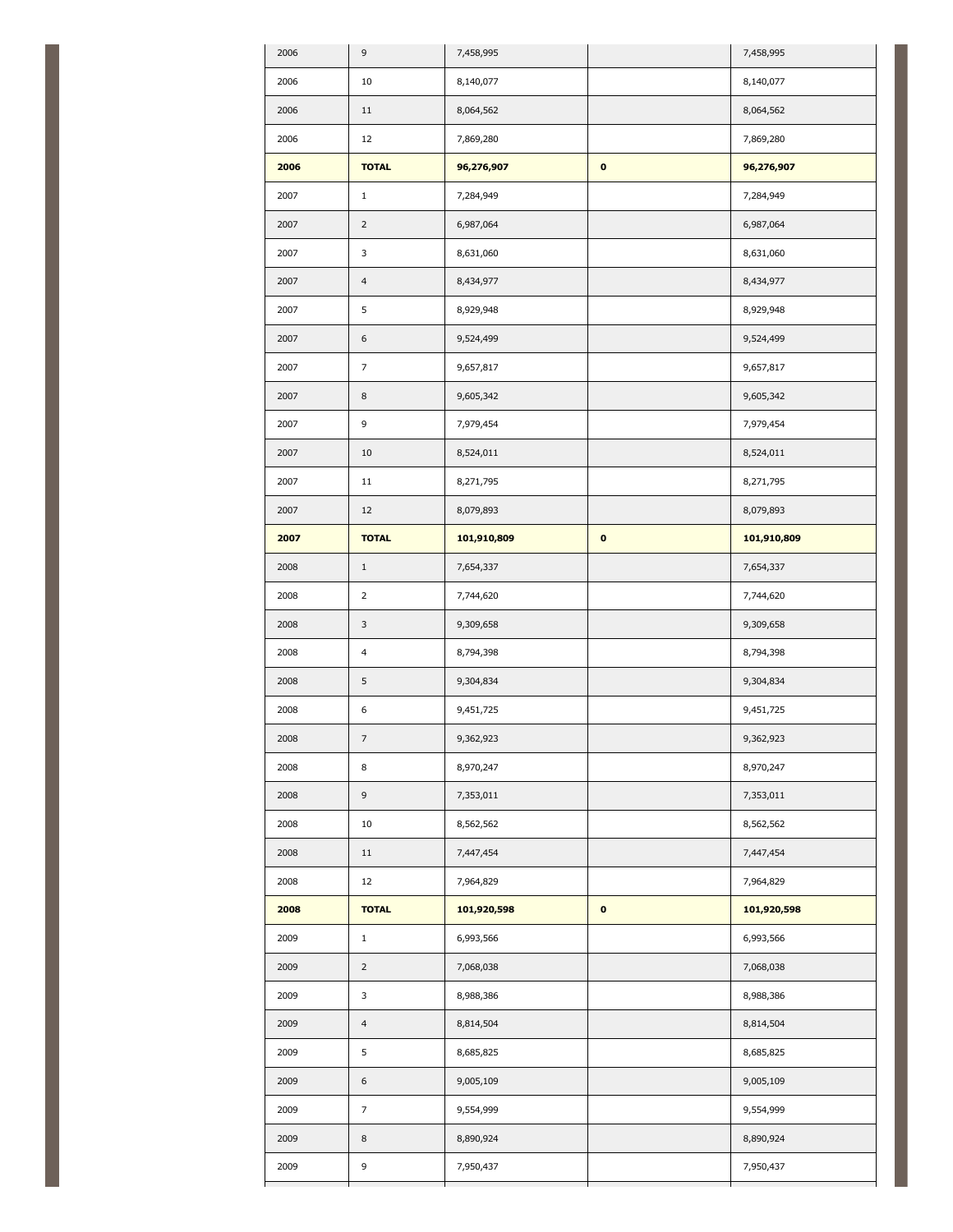| 2009 | 10             | 8,776,079   |             | 8,776,079   |
|------|----------------|-------------|-------------|-------------|
| 2009 | 11             | 8,255,414   |             | 8,255,414   |
| 2009 | 12             | 8,354,947   |             | 8,354,947   |
| 2009 | <b>TOTAL</b>   | 101,338,228 | $\mathbf 0$ | 101,338,228 |
| 2010 | $\mathbf{1}$   | 7,576,013   |             | 7,576,013   |
| 2010 | $\overline{2}$ | 6,963,295   |             | 6,963,295   |
| 2010 | 3              | 9,155,156   |             | 9,155,156   |
| 2010 | 4              | 8,911,492   |             | 8,911,492   |
| 2010 | 5              | 9,080,567   |             | 9,080,567   |
| 2010 | 6              | 9,562,142   |             | 9,562,142   |
| 2010 | $\overline{7}$ | 10,001,004  |             | 10,001,004  |
| 2010 | 8              | 9,504,071   |             | 9,504,071   |
| 2010 | 9              | 8,309,821   |             | 8,309,821   |
| 2010 | 10             | 9,358,790   |             | 9,358,790   |
| 2010 | 11             | 8,858,830   |             | 8,858,830   |
| 2010 | 12             | 8,946,340   |             | 8,946,340   |
| 2010 | <b>TOTAL</b>   | 106,227,521 | $\mathbf 0$ | 106,227,521 |
| 2011 | $\mathbf{1}$   | 8,307,319   |             | 8,307,319   |
| 2011 | $\overline{2}$ | 7,602,255   |             | 7,602,255   |
| 2011 | 3              | 9,689,544   |             | 9,689,544   |
| 2011 | $\overline{4}$ | 9,223,678   |             | 9,223,678   |
| 2011 | 5              | 9,706,504   |             | 9,706,504   |
| 2011 | 6              | 9,924,612   |             | 9,924,612   |
| 2011 | 7              | 10,118,492  |             | 10,118,492  |
| 2011 | 8              | 9,607,433   |             | 9,607,433   |
| 2011 | 9              | 8,751,116   |             | 8,751,116   |
| 2011 | 10             | 9,522,266   |             | 9,522,266   |
| 2011 | 11             | 9,070,943   |             | 9,070,943   |
| 2011 | 12             | 9,062,653   |             | 9,062,653   |
| 2011 | <b>TOTAL</b>   | 110,586,815 | $\pmb{0}$   | 110,586,815 |
| 2012 | $1\,$          | 8,169,963   |             | 8,169,963   |
| 2012 | $\mathbf{2}$   | 8,050,366   |             | 8,050,366   |
| 2012 | 3              | 9,745,795   |             | 9,745,795   |
| 2012 | $\overline{4}$ | 9,371,046   |             | 9,371,046   |
| 2012 | $\mathsf S$    | 9,750,586   |             | 9,750,586   |
| 2012 | 6              | 10,097,756  |             | 10,097,756  |
| 2012 | $\overline{7}$ | 10,440,046  |             | 10,440,046  |
| 2012 | 8              | 10,108,416  |             | 10,108,416  |
| 2012 | 9              | 8,706,901   |             | 8,706,901   |
| 2012 | 10             | 9,590,443   |             | 9,590,443   |
|      |                |             |             |             |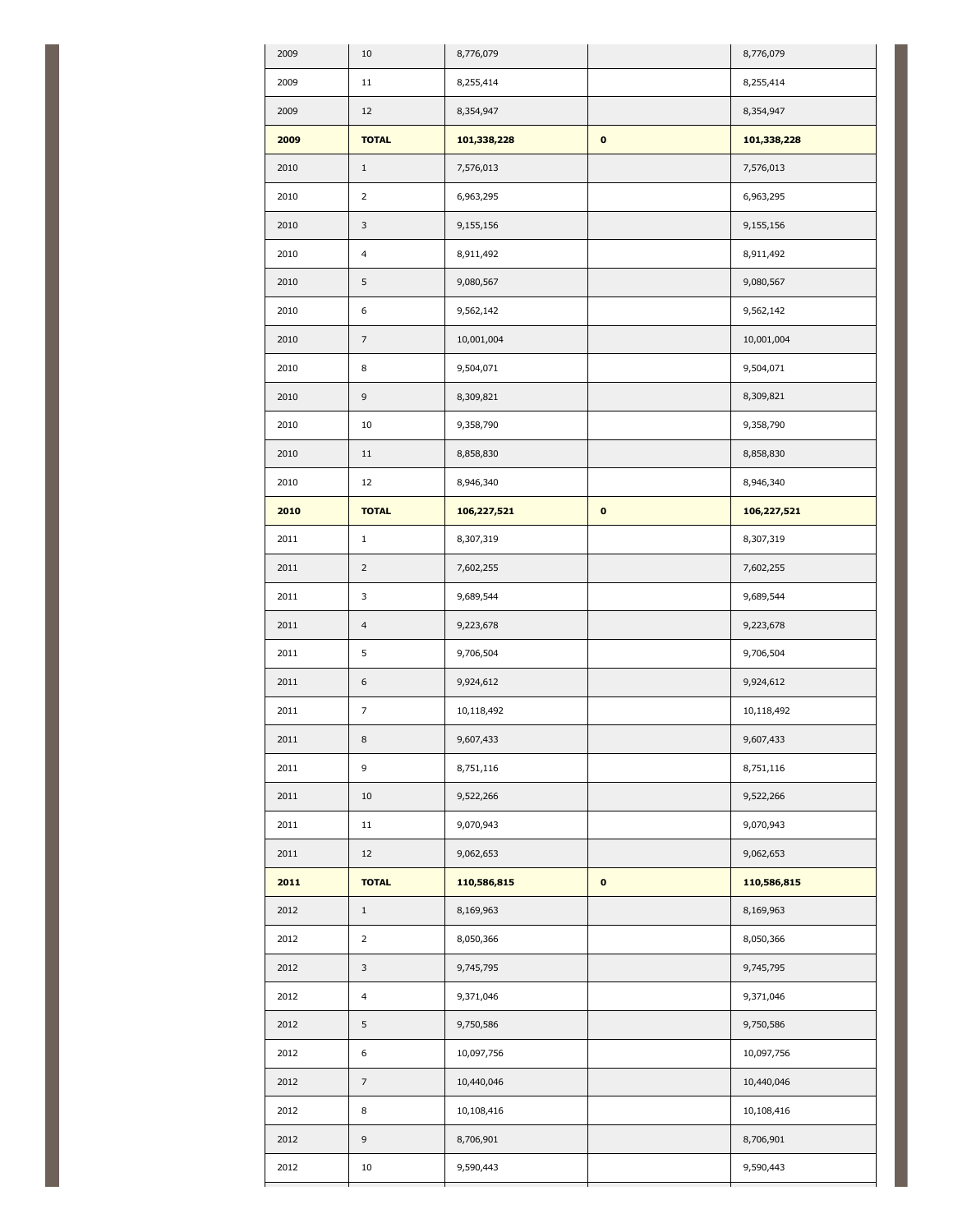| 2012 | $11\,$         | 9,163,136   |             | 9,163,136    |
|------|----------------|-------------|-------------|--------------|
| 2012 | 12             | 9,039,620   |             | 9,039,620    |
| 2012 | <b>TOTAL</b>   | 112,234,074 | $\mathbf 0$ | 112,234,074  |
| 2013 | $\mathbf{1}$   | 8,047,475   |             | 8,047,475    |
| 2013 | $\overline{2}$ | 7,891,987   |             | 7,891,987    |
| 2013 | 3              | 10,248,051  |             | 10,248,051   |
| 2013 | $\overline{4}$ | 9,643,071   |             | 9,643,071    |
| 2013 | 5              | 10,354,673  |             | 10,354,673   |
| 2013 | 6              | 10,501,237  |             | 10,501,237   |
| 2013 | $\overline{7}$ | 10,516,679  |             | 10,516,679   |
| 2013 | 8              | 9,928,806   |             | 9,928,806    |
| 2013 | 9              | 8,894,868   |             | 8,894,868    |
| 2013 | 10             | 9,764,881   |             | 9,764,881    |
| 2013 | 11             | 9,282,585   |             | 9,282,585    |
| 2013 | 12             | 10,248,472  |             | 10,248,472   |
| 2013 | <b>TOTAL</b>   | 115,322,785 | $\pmb{0}$   | 115,322,785  |
| 2014 | $\mathbf{1}$   | 8,569,049   |             | 8,569,049    |
| 2014 | $\overline{2}$ | 8,382,418   |             | 8,382,418    |
| 2014 | 3              | 10,944,064  |             | 10,944,064   |
| 2014 | 4              | 10,564,429  |             | 10,564,429   |
| 2014 | 5              | 11,027,354  |             | 11,027,354   |
| 2014 | 6              | 11,506,171  |             | 11,506,171   |
| 2014 | $\overline{7}$ | 11,917,562  | 47,719      | 11,965,281   |
| 2014 | 8              | 11,134,047  | 58,578      | 11,192,625   |
| 2014 | 9              | 10,028,082  | 40,846      | 10,068,928   |
| 2014 | 10             | 10,953,878  | 58,677      | 11,012,555   |
| 2014 | 11             | 10,417,562  | 133,868     | 10,551,430   |
| 2014 | 12             | 11,250,167  | 160,079     | 11,410,246   |
| 2014 | <b>TOTAL</b>   | 126,694,783 | 499,767     | 127,194,550  |
| 2015 | $\mathbf{1}$   | 9,891,576   | 144,812     | 10,036,388   |
| 2015 | $\overline{2}$ | 9,402,954   | 132,499     | 9,535,453    |
| 2015 | 3              | 12,354,567  | 172,407     | 12,526,974   |
| 2015 | $\overline{4}$ | 12,021,031  | 174,921     | 12,195,952   |
| 2015 | 5              | 12,380,510  | 185,320     | 12,565,830   |
| 2015 | 6              | 12,694,097  | 214,405     | 12,908,502   |
| 2015 | 7              | 13,387,625  | 240,868     | 13,628,493   |
| 2015 | 8              | 12,435,731  | 165,262     | 12,600,993   |
| 2015 | 9              | 11,424,637  | 111,647     | 11,536,284   |
| 2015 | 10             | 12,373,023  | 154,322     | 12,527,345   |
| 2015 | 11             | 11,917,933  | 223,425     | 12, 141, 358 |
|      |                |             |             |              |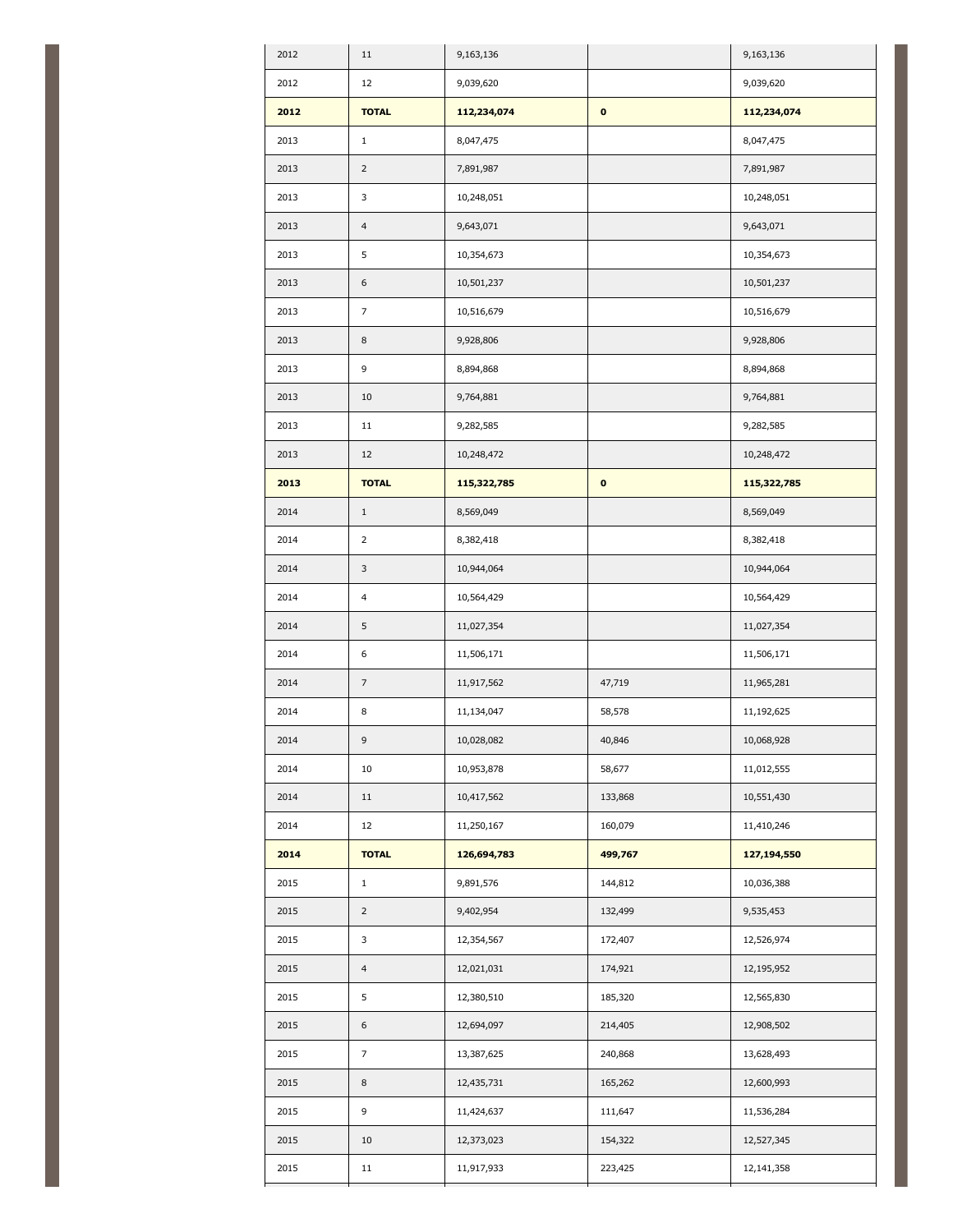| 2015 | 12             | 12,123,894  | 247,140   | 12,371,034  |
|------|----------------|-------------|-----------|-------------|
| 2015 | <b>TOTAL</b>   | 142,407,578 | 2,167,028 | 144,574,606 |
| 2016 | $\mathbf{1}$   | 10,695,153  | 228,953   | 10,924,106  |
| 2016 | $\overline{2}$ | 10,378,380  | 212,516   | 10,590,896  |
| 2016 | 3              | 12,862,493  | 250,946   | 13,113,439  |
| 2016 | 4              | 12,366,059  | 240,153   | 12,606,212  |
| 2016 | 5              | 12,996,806  | 252,134   | 13,248,940  |
| 2016 | 6              | 13,333,765  | 290,244   | 13,624,009  |
| 2016 | $\overline{7}$ | 13,307,476  | 322,529   | 13,630,005  |
| 2016 | 8              | 12,690,000  | 229,768   | 12,919,768  |
| 2016 | 9              | 12,132,315  | 170,649   | 12,302,964  |
| 2016 | 10             | 12,821,619  | 192,548   | 13,014,167  |
| 2016 | 11             | 12,689,307  | 231,216   | 12,920,523  |
| 2016 | 12             | 12,547,225  | 298,023   | 12,845,248  |
| 2016 | <b>TOTAL</b>   | 148,820,598 | 2,919,679 | 151,740,277 |
| 2017 | $\mathbf{1}$   | 11,037,315  | 287,068   | 11,324,383  |
| 2017 | $\overline{2}$ | 10,406,350  | 256,495   | 10,662,845  |
| 2017 | 3              | 13,268,282  | 322,840   | 13,591,122  |
| 2017 | $\overline{4}$ | 13,121,976  | 338,689   | 13,460,665  |
| 2017 | 5              | 13,381,479  | 324,511   | 13,705,990  |
| 2017 | 6              | 13,873,458  | 396,820   | 14,270,278  |
| 2017 | 7              | 14,194,967  | 455,923   | 14,650,890  |
| 2017 | 8              | 13,316,907  | 339,988   | 13,656,895  |
| 2017 | 9              | 11,730,577  | 194,527   | 11,925,104  |
| 2017 | 10             | 13,249,770  | 251,680   | 13,501,450  |
| 2017 | 11             | 13,253,765  | 329,377   | 13,583,142  |
| 2017 | 12             | 12,974,166  | 370,007   | 13,344,173  |
| 2017 | <b>TOTAL</b>   | 153,809,012 | 3,867,925 | 157,676,937 |
| 2018 | $\mathbf{1}$   | 11,656,512  | 341,918   | 11,998,430  |
| 2018 | $\overline{2}$ | 10,920,661  | 306,799   | 11,227,460  |
| 2018 | 3              | 13,899,027  | 418,183   | 14,317,210  |
| 2018 | 4              | 13,396,982  | 384,454   | 13,781,436  |
| 2018 | 5              | 14,040,465  | 391,809   | 14,432,274  |
| 2018 | 6              | 14,252,320  | 464,704   | 14,717,024  |
| 2018 | $\overline{7}$ | 14,456,159  | 505,249   | 14,961,408  |
| 2018 | 8              | 13,593,160  | 373,424   | 13,966,584  |
| 2018 | 9              | 12,231,041  | 265,385   | 12,496,426  |
| 2018 | 10             | 13,766,257  | 308,342   | 14,074,599  |
| 2018 | 11             | 13,627,166  | 386,053   | 14,013,219  |
|      |                |             |           |             |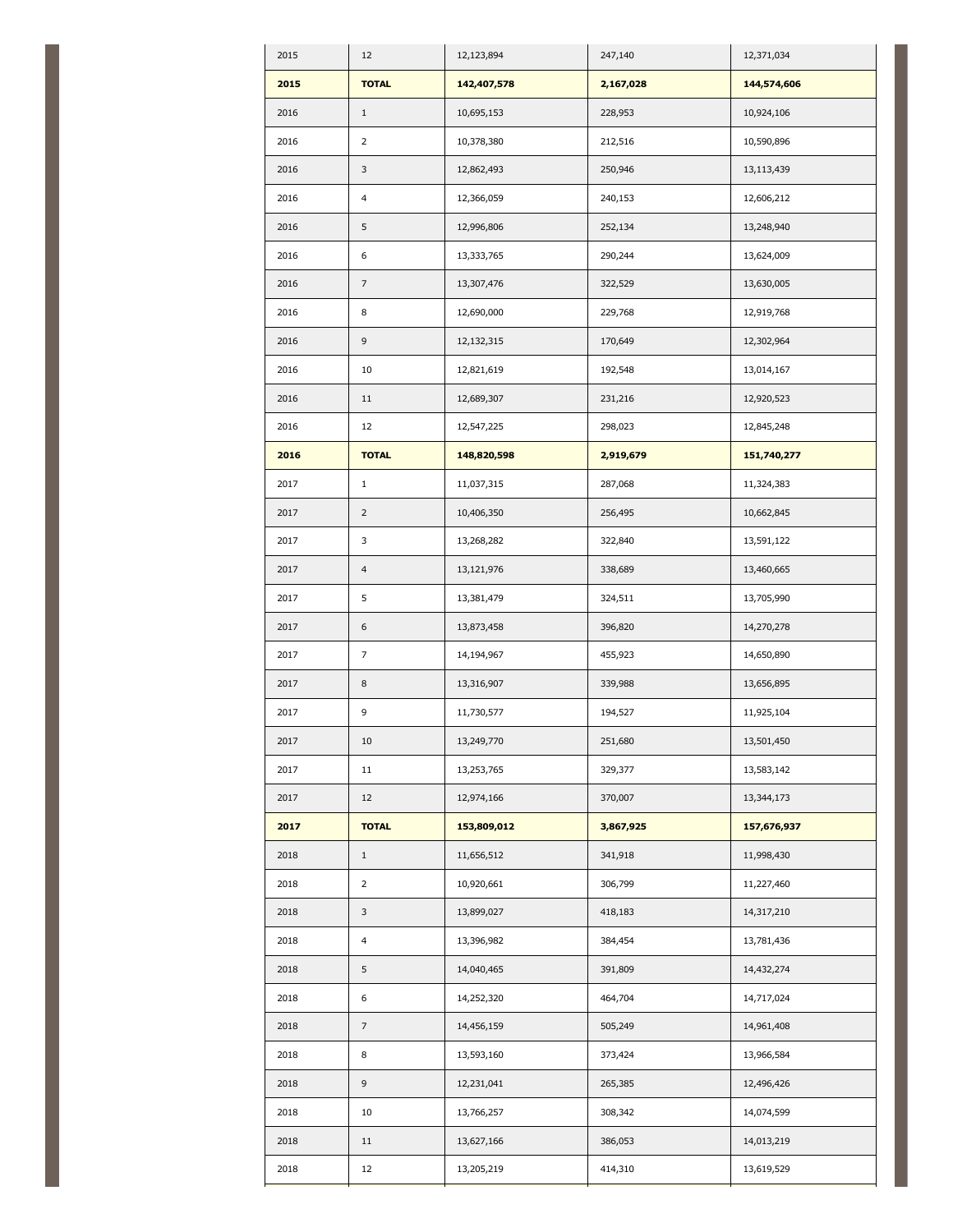| 2018 | <b>TOTAL</b>   | 159,044,969 | 4,560,630 | 163,605,599 |
|------|----------------|-------------|-----------|-------------|
| 2019 | $\mathbf{1}$   | 11,610,803  | 379,326   | 11,990,129  |
| 2019 | $\overline{2}$ | 11,053,351  | 330,930   | 11,384,281  |
| 2019 | 3              | 13,990,024  | 448,485   | 14,438,509  |
| 2019 | $\overline{4}$ | 13,359,857  | 378,733   | 13,738,590  |
| 2019 | 5              | 14,024,988  | 394,631   | 14,419,619  |
| 2019 | 6              | 14,001,624  | 408,771   | 14,410,395  |
| 2019 | $\overline{7}$ | 14,271,326  | 412,142   | 14,683,468  |
| 2019 | 8              | 13,520,089  | 296,383   | 13,816,472  |
| 2019 | 9              | 12,394,694  | 203,532   | 12,598,226  |
| 2019 | $10\,$         | 13,752,707  | 255,690   | 14,008,397  |
| 2019 | 11             | 12,697,679  | 355,189   | 13,052,868  |
| 2019 | 12             | 13,741,387  | 398,670   | 14,140,057  |
| 2019 | <b>TOTAL</b>   | 158,418,529 | 4,262,482 | 162,681,011 |
| 2020 | $1\,$          | 11,576,961  | 301,516   | 11,878,477  |
| 2020 | 2              | 11,205,802  | 277,625   | 11,483,427  |
| 2020 | 3              | 6,216,128   | 200,672   | 6,416,800   |
| 2020 | 4              | 515,728     |           | 515,728     |
| 2020 | 5              | 1,836,192   |           | 1,836,192   |
| 2020 | 6              | 4,637,817   |           | 4,637,817   |
| 2020 | $\overline{7}$ | 5,078,480   | 41,048    | 5,119,528   |
| 2020 | 8              | 5,066,500   | 46,434    | 5,112,934   |
| 2020 | 9              | 4,786,829   | 45,171    | 4,832,000   |
| 2020 | 10             | 5,157,309   | 64,498    | 5,221,807   |
| 2020 | 11             | 4,957,022   | 88,231    | 5,045,253   |
| 2020 | 12             | 5,565,122   | 120,151   | 5,685,273   |
| 2020 | <b>TOTAL</b>   | 66,599,890  | 1,185,346 | 67,785,236  |
| 2021 | $\mathbf{1}$   | 4,683,392   | 100,464   | 4,783,856   |
| 2021 | $\overline{2}$ | 4,623,918   | 72,250    | 4,696,168   |
| 2021 | 3              | 8,284,478   | 162,584   | 8,447,062   |
| 2021 | $\overline{4}$ | 9,279,377   | 202,039   | 9,481,416   |
| 2021 | 5              | 10,776,857  | 246,374   | 11,023,231  |
| 2021 | 6              | 12,004,580  | 276,661   | 12,281,241  |
| 2021 | 7              | 13,236,682  | 299,845   | 13,536,527  |
| 2021 | 8              | 11,867,179  | 262,795   | 12,129,974  |
| 2021 | 9              | 10,689,330  | 177,996   | 10,867,326  |
| 2021 | 10             | 11,893,214  | 218,339   | 12,111,553  |
| 2021 | 11             | 11,775,524  | 263,223   | 12,038,747  |
| 2021 | 12             | 11,584,666  |           |             |
| 2021 | <b>TOTAL</b>   | 120,699,197 | 2,282,570 | 111,397,101 |